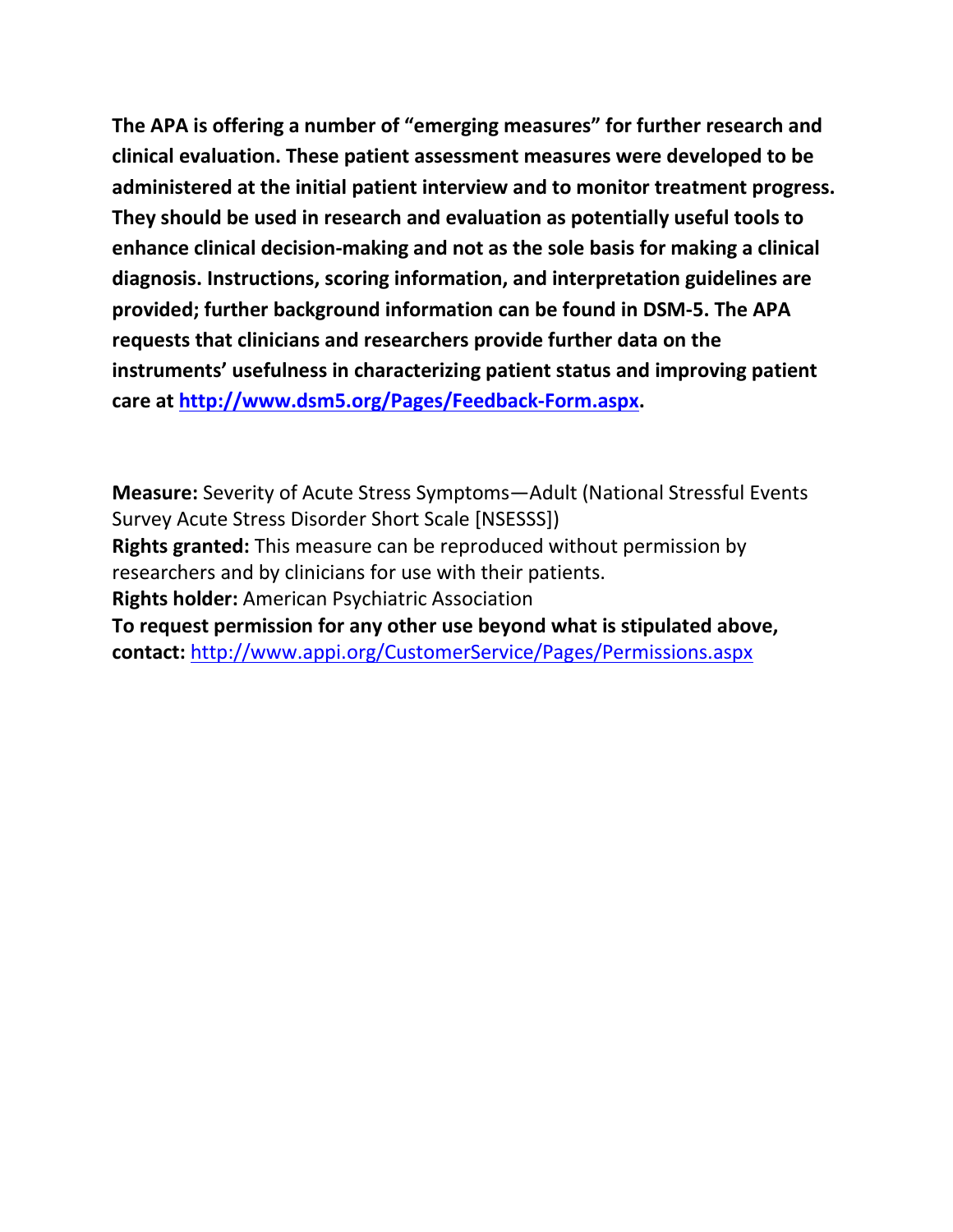## **Severity of Acute Stress Symptoms—Adult\* \*National Stressful Events Survey Acute Stress Disorder Short Scale (NSESSS)**

**Name:**\_\_\_\_\_\_\_\_\_\_\_\_\_\_\_\_\_\_\_\_\_\_\_\_\_\_\_\_\_\_\_\_\_\_\_\_ **Age:** \_\_\_\_\_\_ **Sex: Male Female Date:\_\_\_\_\_\_\_\_\_\_\_\_\_\_\_\_\_**

Please list the traumatic event that you experienced: \_\_\_\_\_\_\_\_\_\_\_\_\_\_\_\_\_\_\_\_\_\_\_\_\_\_\_\_\_\_\_\_\_\_\_\_\_\_\_\_\_\_\_\_\_\_\_\_\_\_\_\_\_\_\_\_\_\_

Date of the traumatic event: \_\_\_\_\_\_\_\_\_\_\_\_\_\_\_\_\_\_\_\_\_\_\_\_

**Instructions:** People sometimes have problems after extremely stressful events or experiences. How much have you been bothered during the PAST SEVEN (7) DAYS by each of the following problems that occurred or became worse after an extremely stressful event/experience? **Please respond to each item by marking ( or x) one box per row.** 

|                                                                                      |                                                                                                                                                                                                                                                                                               |                      |                               |                   |                |                  | <b>Clinician</b><br><b>Use</b> |
|--------------------------------------------------------------------------------------|-----------------------------------------------------------------------------------------------------------------------------------------------------------------------------------------------------------------------------------------------------------------------------------------------|----------------------|-------------------------------|-------------------|----------------|------------------|--------------------------------|
|                                                                                      |                                                                                                                                                                                                                                                                                               | <b>Not</b><br>at all | $\mathbf{A}$<br>little<br>bit | <b>Moderately</b> | Quite<br>a bit | <b>Extremely</b> | <b>Item</b><br>score           |
| 1.                                                                                   | Having "flashbacks," that is, you suddenly acted or<br>felt as if a stressful experience from the past was<br>happening all over again (for example, you<br>reexperienced parts of a stressful experience by<br>seeing, hearing, smelling, or physically feeling parts<br>of the experience)? | $\Box$ 0             | $\Box$ 1                      | $\Box$ 2          | $\Box$ 3       | $\Box$ 4         |                                |
| 2.                                                                                   | Feeling very emotionally upset when something<br>reminded you of a stressful experience?                                                                                                                                                                                                      | $\Box$ 0             | $\Box$ 1                      | $\Box$ 2          | $\Box$ 3       | $\Box$ 4         |                                |
| 3.                                                                                   | Feeling detached or distant from yourself, your body,<br>your physical surroundings, or your memories?                                                                                                                                                                                        | $\Box$ 0             | $\Box$ 1                      | $\Box$ 2          | $\Box$ 3       | $\Box$ 4         |                                |
| $\overline{4}$ .                                                                     | Trying to avoid thoughts, feelings, or physical<br>sensations that reminded you of a stressful<br>experience?                                                                                                                                                                                 | $\Box$ 0             | $\Box$ 1                      | $\Box$ 2          | $\Box$ 3       | $\Box$ 4         |                                |
| 5.                                                                                   | Being "super alert," on guard, or constantly on the<br>lookout for danger?                                                                                                                                                                                                                    | $\Box$ 0             | $\Box$ 1                      | $\Box$ 2          | $\Box$ 3       | $\Box$ 4         |                                |
| 6.                                                                                   | Feeling jumpy or easily startled when you hear an<br>unexpected noise?                                                                                                                                                                                                                        | $\Box$ 0             | $\Box$ 1                      | $\Box$ 2          | $\Box$ 3       | $\Box$ 4         |                                |
| 7.                                                                                   | Being extremely irritable or angry to the point where<br>you yelled at other people, got into fights, or<br>destroyed things?                                                                                                                                                                 | $\Box$ 0             | $\Box$ 1                      | $\Box$ 2          | $\Box$ 3       | $\Box$ 4         |                                |
| <b>Total/Partial Raw Score:</b>                                                      |                                                                                                                                                                                                                                                                                               |                      |                               |                   |                |                  |                                |
| Prorated Total Raw Score: (if 1 item left unanswered)<br><b>Average Total Score:</b> |                                                                                                                                                                                                                                                                                               |                      |                               |                   |                |                  |                                |
|                                                                                      |                                                                                                                                                                                                                                                                                               |                      |                               |                   |                |                  |                                |

Kilpatrick DG, Resnick HS, Friedman, MJ. Copyright © 2013 American Psychiatric Association. All rights reserved. This measure can be reproduced without permission by researchers and by clinicians for use with their patients.